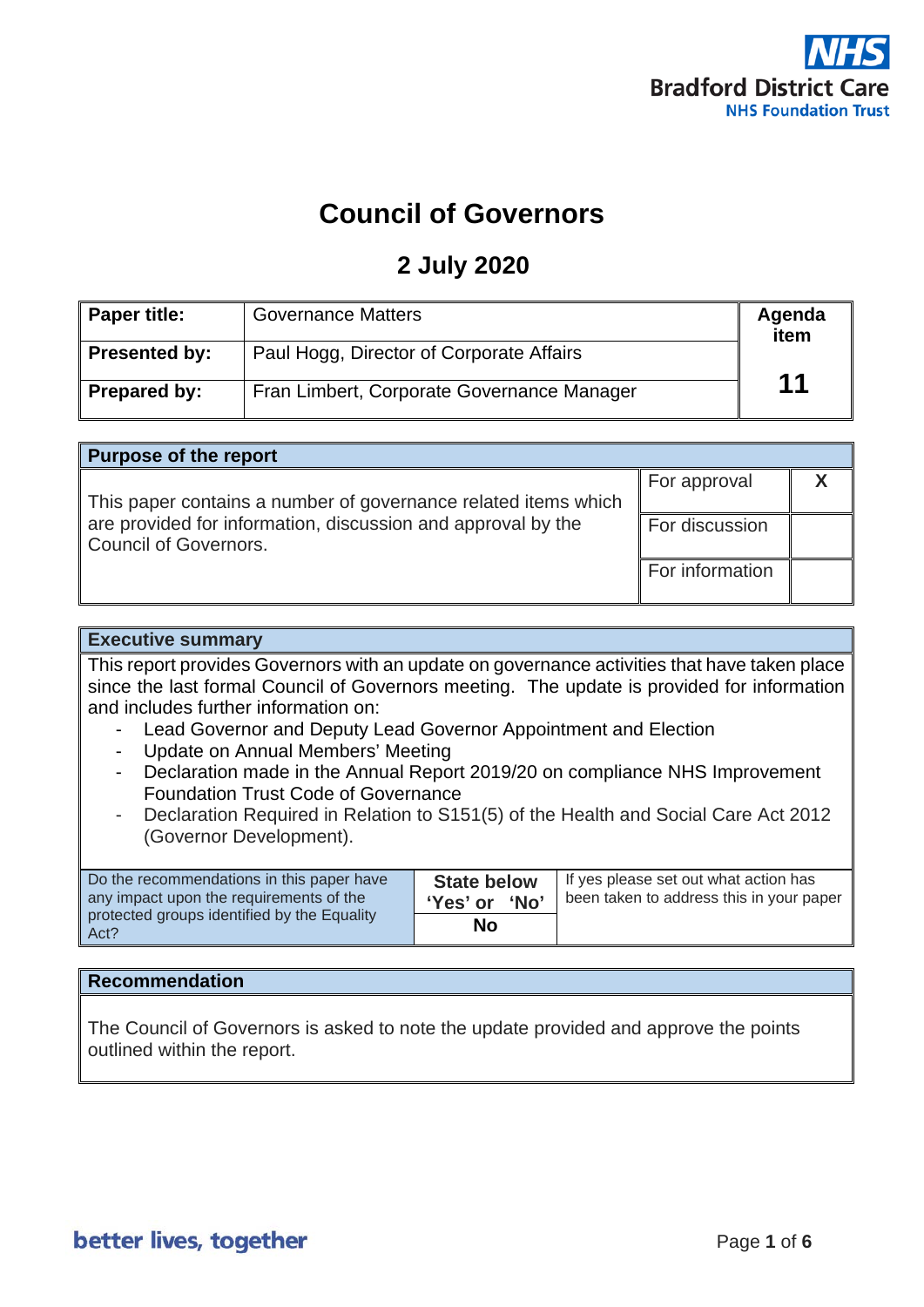

| <b>Strategic vision</b><br>Please mark those that apply with an X        |                                              |                                                                      |                                                                |                                   |
|--------------------------------------------------------------------------|----------------------------------------------|----------------------------------------------------------------------|----------------------------------------------------------------|-----------------------------------|
| <b>Providing</b><br>excellent quality<br>services and<br>seamless access | <b>Creating the</b><br>best place to<br>work | <b>Supporting</b><br>people to live<br>to their fullest<br>potential | <b>Financial</b><br>sustainability<br>growth and<br>innovation | <b>Governance</b><br>and well-led |
|                                                                          |                                              |                                                                      |                                                                |                                   |

| <b>Care Quality Commission domains</b> |                  |                   |               |                 |
|----------------------------------------|------------------|-------------------|---------------|-----------------|
| Please mark those that apply with an X |                  |                   |               |                 |
| <b>Safe</b>                            | <b>Effective</b> | <b>Responsive</b> | <b>Caring</b> | <b>Well Led</b> |
|                                        |                  |                   |               |                 |
|                                        |                  |                   |               |                 |

| <b>Relationship to the Board</b><br><b>Assurance Framework</b><br>(BAF) | The work contained with this report links to the following<br>strategic risk(s) as identified in the BAF:<br>$\bullet$ N/A.                                                                                                                                                                                                                                                                                                                                    |
|-------------------------------------------------------------------------|----------------------------------------------------------------------------------------------------------------------------------------------------------------------------------------------------------------------------------------------------------------------------------------------------------------------------------------------------------------------------------------------------------------------------------------------------------------|
| <b>Links to the Corporate Risk</b><br><b>Register (CRR)</b>             | The work contained with this report links to the following<br>corporate risk(s) as identified in the CRR:<br>$N/A$ .                                                                                                                                                                                                                                                                                                                                           |
| <b>Compliance and regulatory</b><br><b>implications</b>                 | The following compliance and regulatory implications<br>have been identified as a result of the work outlined in this<br>report:<br>Compliance with national guidance in response to<br>the COVID-19 pandemic.<br>Working with the NHS Improvement regulatory<br>$\bullet$<br>framework.<br>Compliance with the Foundation Trust Code of<br>$\bullet$<br>Governance<br><b>Health and Social Care Act</b><br>$\bullet$<br>Annual Reporting Manual.<br>$\bullet$ |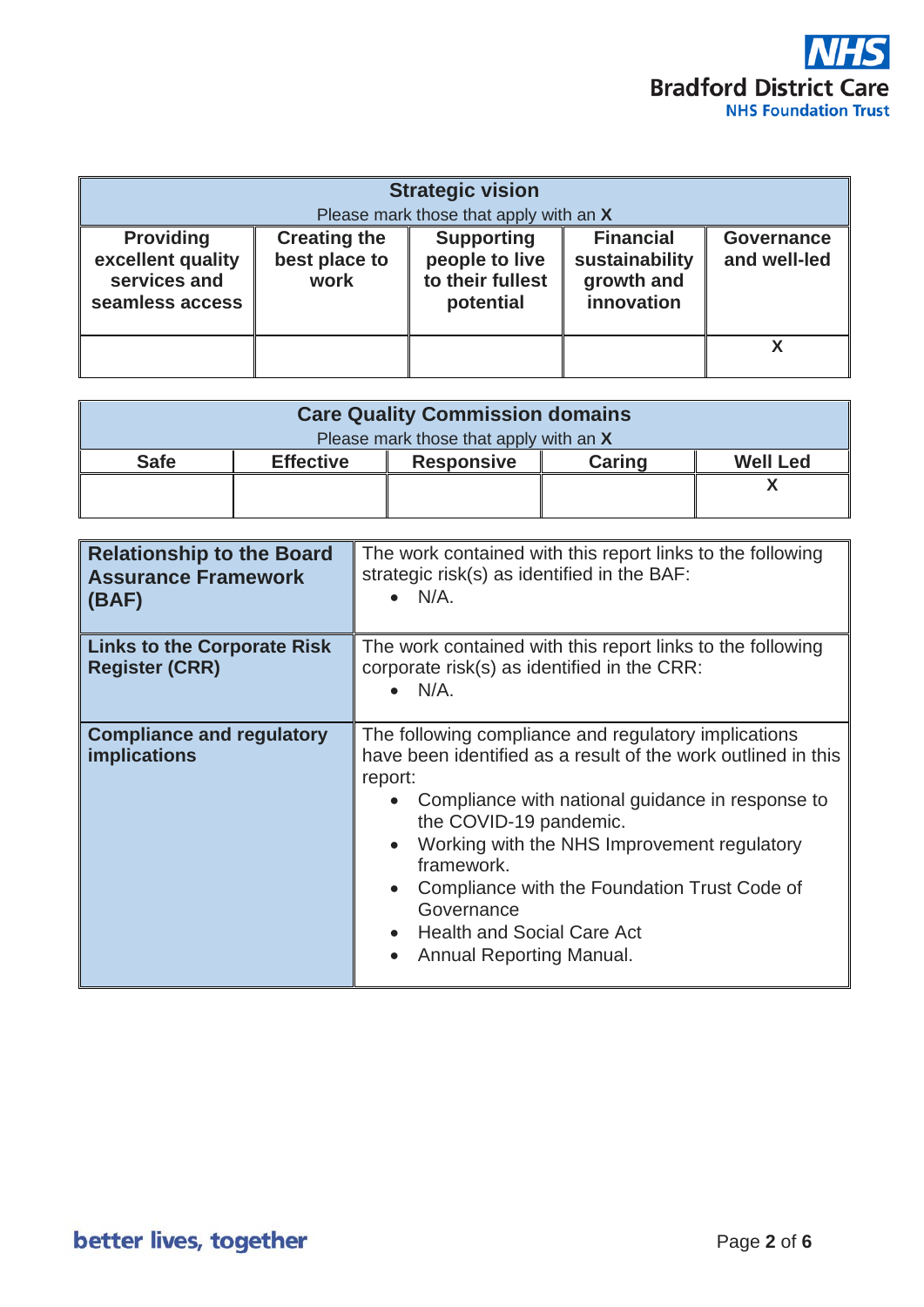

### **Meeting of the Council of Governors**

## **2 July 2020**

### **Governance Matters**

### Lead Governor and Deputy Lead Governor

As you know, the Council of Governors elects from within its members a Lead Governor; and Deputy Lead Governor. The appointments have previously been for one year, but the Council is asked to consider the period being amended to two years. This will allow the individuals undertaking the roles to be able to develop into the roles, it will also provide greater continuity throughout the COVID-19 pandemic.

The Council is reminded that Nicky Green was elected as your Lead Governor; and Colin Perry as your Deputy Lead Governor on 18 July 2019 for a period of one year. The proposal has been discussed with both Nicky and Colin and they are willing to continue in the roles. Nicky is happy continue in the role for a further one year, with Colin happy to continue in the role until he reaches the end of his term of office on the 31 March 2021, both of which are subject to the approval of the Council. If the Council approve this extension the role descriptions will need to be amended to reflect the new period of appointment.

The Council is asked to consider making each appointment a two year appointment rather than one and to consider extending the appointment of Nicky Green as your Lead Governor and Colin Perry as your Deputy Lead Governor until his second term ends.

The Council of Governors is asked to:

• Approve a change in the appointment period of the Lead Governor and Deputy Lead Governor from one year to two years

• Authorise the Corporate Governance Manager to make the recommended change to the role descriptions.

• Approve the extension of the appointment of Nicky Green as Lead Governor for a further one year (appointment to end in July 2021); Colin Perry as Deputy Lead Governor until the end of his term of office (31 March 2021).

### Annual Members' Meeting

It is a statutory requirement for foundations trusts to hold an Annual Members' Meeting (AMM) in public at least annually. The Board will present the Annual Report and Accounts for the previous financial year and any report of the auditor on the accounts to members and Governors at this meeting.

### better lives, together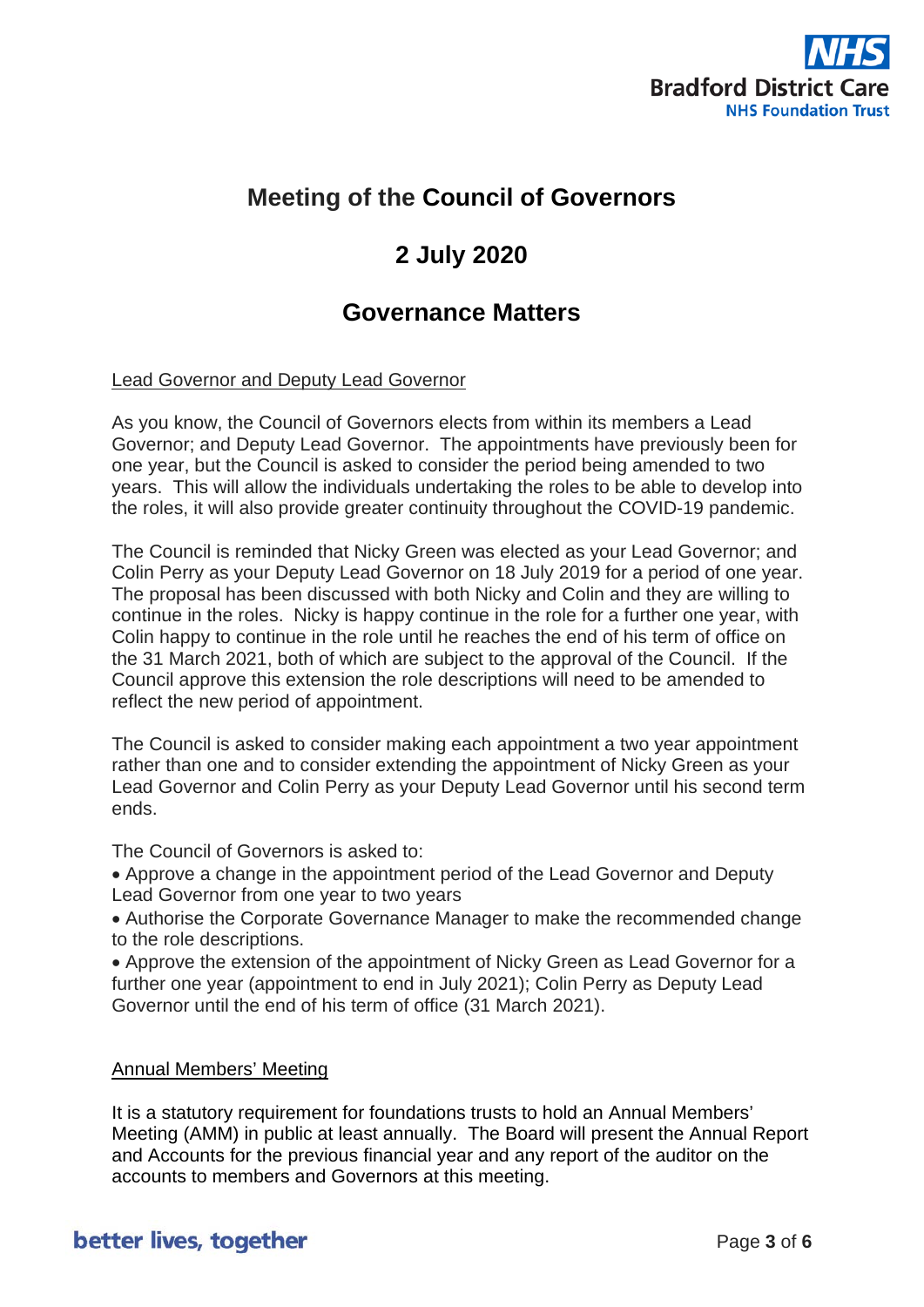

As outlined at the last Council of Governors meeting, national guidance released the end of March 2020 from NHS England/Improvement (NHS E/I) outlined that trusts could choose to slightly defer the Annual Members' Meeting to a point slightly later in the year, following guidance on the revised Annual Report and Accounts timeframe and submission requirements. Some trusts hold their AMM over summer and have chosen to defer the meeting until Autumn time.

Work is taking place to progress the arrangements for the Trust's AMM, working in line with national guidance and learning from innovations and successes that have been seen as a result of revised practice at the Trust. In a future Governor Folder, we will outline the proposal for the Trust's AMM and explain how Governors can get involved. A Task and Finish Group, chaired by the Corporate Governance Manager, will be established to support project delivery for the AMM. It would be great to have Governor representation on the Group, who will meet virtually over the coming months. Please get in touch with Fran Limbert to express your interest [\(fran.limbert@bdct.nsh.uk](mailto:fran.limbert@bdct.nsh.uk) / 07958 100110).

#### Declaration made in the Annual Report

The NHS Foundation Trust Code of Governance (the Code) is in the main a 'comply or explain' document. It is made up of several main principles, supporting principles and code provisions. Within the Code there are elements which are: statutory which must be complied with and are not within the comply or explain section; disclosures to be included in the annual report which are covered by the Annual Reporting Manual and their inclusion in the report is audited as part of the audit of the annual accounts to ensure compliance; information which must be on the website; and those that are on a 'comply or explain' basis.

Each year the Board is required to make a declaration in the Annual Report following Corporate Governance undertaking a review of compliance against code provisions, which was considered at the June Board meeting. The self-assessment was undertaken against the requirements of the Code where it was found that the Trust continues to comply with the principles of the Code with the exceptions as listed in the table below.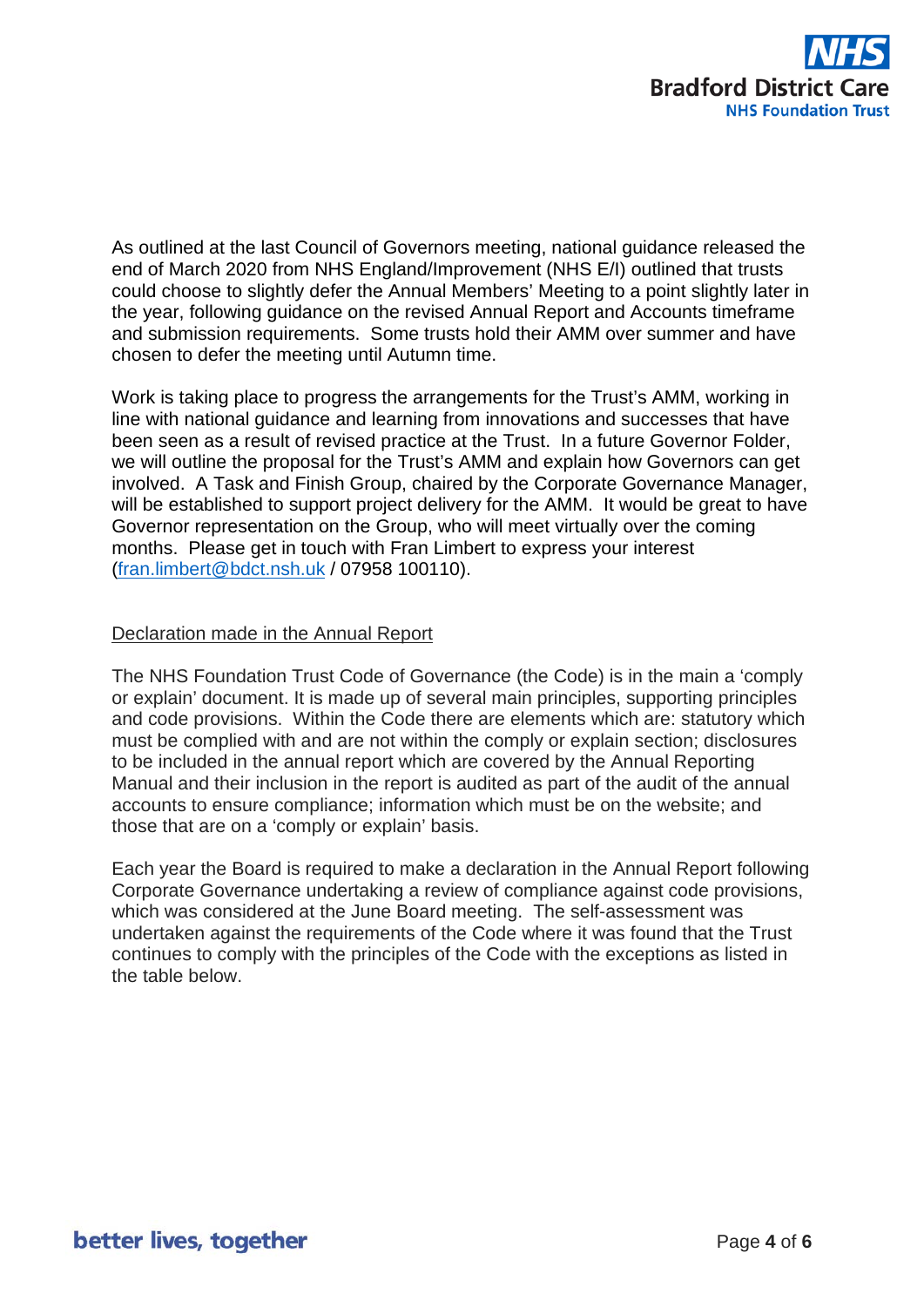

| The Trust has applied the principle of the NHS Foundation<br>Trust Code of Governance on a 'comply or explain' basis.<br>The NHS Foundation Trust Code of Governance, most<br>recently revised in July 2014, is based upon the principles of<br>the UK Corporate Governance Code issued in 2012. Areas of<br>disclosure are covered in the Accountability Report section.<br>The Trust is able to comply with the Code in all areas except<br>the following: Requirements | Explanation                                                                                                 |
|---------------------------------------------------------------------------------------------------------------------------------------------------------------------------------------------------------------------------------------------------------------------------------------------------------------------------------------------------------------------------------------------------------------------------------------------------------------------------|-------------------------------------------------------------------------------------------------------------|
| D.1.1: Performance-related elements of the remuneration of<br><b>Executive Directors.</b>                                                                                                                                                                                                                                                                                                                                                                                 | The Trust does not<br>operate any<br>performance-related<br>bonus scheme for<br><b>Executive Directors.</b> |

#### Declaration Required in Relation to S151(5) of the Health and Social Care Act 2012 (Governor Development)

The Provider Licence requires Boards of NHS providers to self-certify annually compliance with the conditions of the provider licence, including compliance with the governance requirements and (if providing commissioner requested services) that they have the resources available to continue to provide those services.

In addition to the self-certifications required under the provider licence, S151(5) of the Health and Social Care Act 2012 requires foundation trusts to ensure Governors are equipped with the skills and knowledge to undertake their role. We briefly discussed this at the Council of Governors meeting in April. The Board is required s to provide a statement which shows the level of compliance with this section of the act and the Board was asked to consider the following statement:

"The Chair of the Trust ensures that there are effective and robust training and development arrangements in place to develop Governors' skills, knowledge and capabilities enabling them to be confident, effective, engaged and informed members of the Council. This is to ensure the Council, as a body, remains fit for purpose and is developed to deliver its responsibilities effectively.

During the year, the Trust has hosted or provided Governors with access to a range of training and development opportunities with the purpose of enhancing their knowledge and understanding of the organisation. All Governors have undertaken a comprehensive induction programme which is regularly reviewed and updated. Induction is mandatory for new Governors but is also made available as a refresher for more experienced Governors.